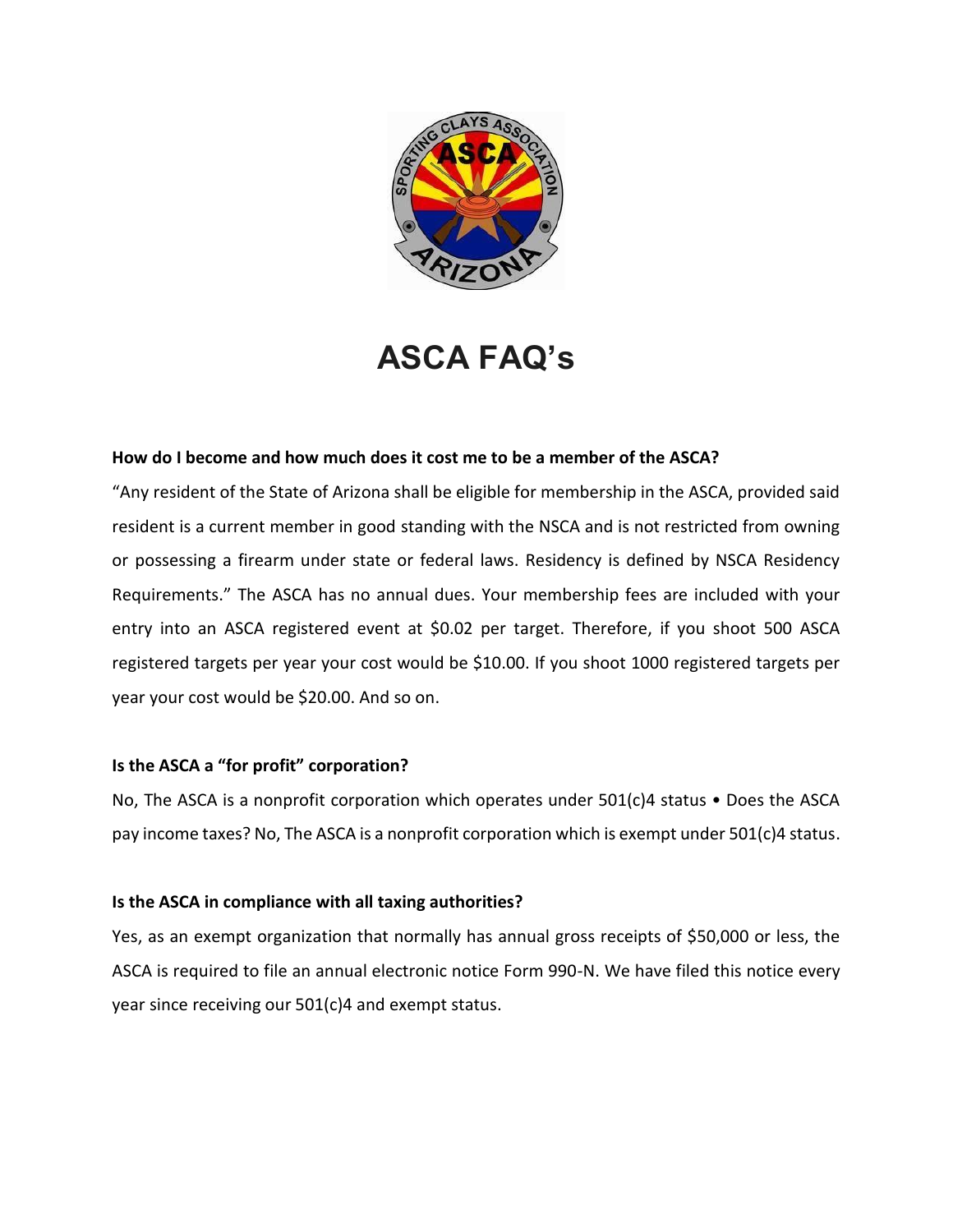

#### **Is the ASCA in good standing with the Arizona Corporation Commission?**

Yes, ASCA Inc. is in good standing with the Arizona Corporation Commission. When the new board took office in 2016 they made it their mission to become and remain compliant with non profit status, exempt status, IRS filings, Arizona Corporation Commission requirements and insurance.

## **Does the ASCA have Liability and D&O insurance?**

Yes, obtaining liability and D&O insurance through SAIA is a task the board completed in 2016 to ensure the protection of the ASCA and its board members.

# **How does the ASCA generate income?**

The primary source of income for the ASCA is through target fees. The ASCA receives \$0.02 for every registered target thrown in our State. The NSCA receives \$0.04 for every target thrown, so during a 100 bird event the ASCA receives \$2 and the NSCA receives \$4 of the entry fees. The ASCA also generates some monies through sponsorships for our annual State Shoots.

#### **How much money in target fees did the ASCA generate in 2021?**

In 2021 the ASCA generated \$12,287 in target fees. \$5,542 of that came from the Western Regionals being held in our state that year. Unfortunately, we cannot count on those extra target fees from NSCA events every year.

# **Who are the sponsors for the ASCA state shoot?**

Our sponsors are typically businesses and personal donors within the shooting, sportsman's and outdoors industries. We have been very fortunate to acquire some extremely generous sponsors for our State Shoots. The list of sponsors can be found on our website at [www.azsportingclays.com.](http://www.azsportingclays.com/)

#### **Who reaches out to the sponsors and solicits these donations?**

Typically, a sponsorship committee is established for that year's state shoot. Committee members solicit businesses and personal donors and present them with our sponsorship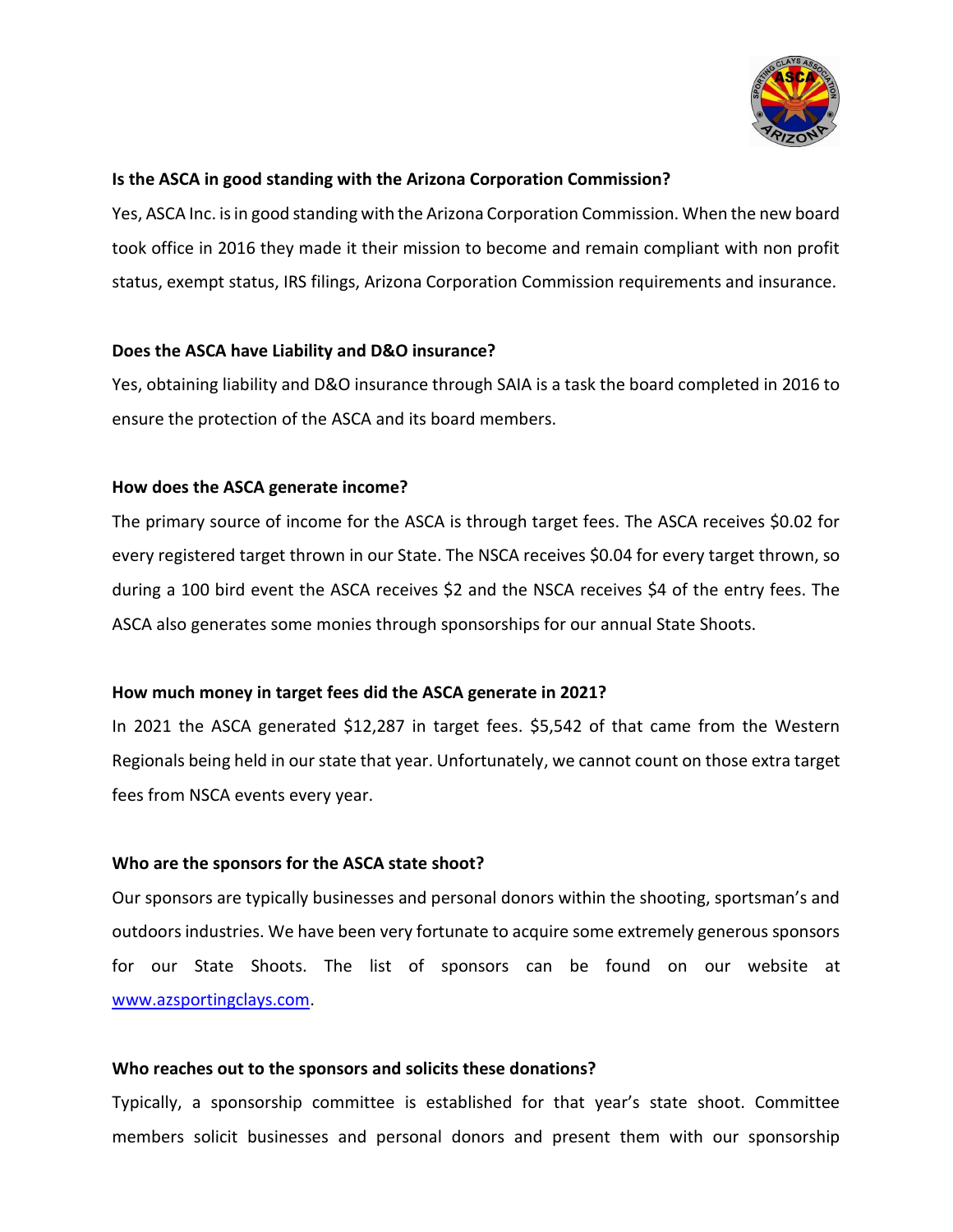

packages. These packages include varying levels of sponsorships ranging from a \$150 station sponsor up to a \$1000 Platinum sponsor. The committee members also create the raffle drawing and giveaway packages with the items that were donated to us. All board members and general membership of the ASCA can and do solicit sponsors to help support our organization as well.

## **How much did the sponsors give the ASCA?**

The ASCA received approximately \$6800 in cash and prizes from our sponsors for the 2022 state shoot.

# **Where do the raffle prizes come from at the ASCA banquet?**

All of the raffle prizes at the banquet are donated to the ASCA from our very generous sponsors.

#### **How much does the ASCA keep in its reserve account?**

As of 3/1/2022 the ASCA has \$36,764 in its accounts.

#### **Does the ASCA use a recommendation for how much to keep on hand?**

Yes, the National Charities Information Bureau recommends that all non-profits maintain two years worth of expenses in their accounts at all times. The ASCA operates under this recommendation.

#### **How much did the ASCA spend on the 2022 state shoot for trophies and money back to class?**

For the 2022 state shoot the ASCA spent \$6,192.37 in trophies/awards and put in an additional \$10,000 in added money for HOA, RU and back to class for the Main and Fitasc events. This was in addition to the back to class money that was included with the registration fees.

# **On average, what is spent on a per plate basis for any banquet meals at the State Shoot?** The average per plate cost is approximately \$26.00.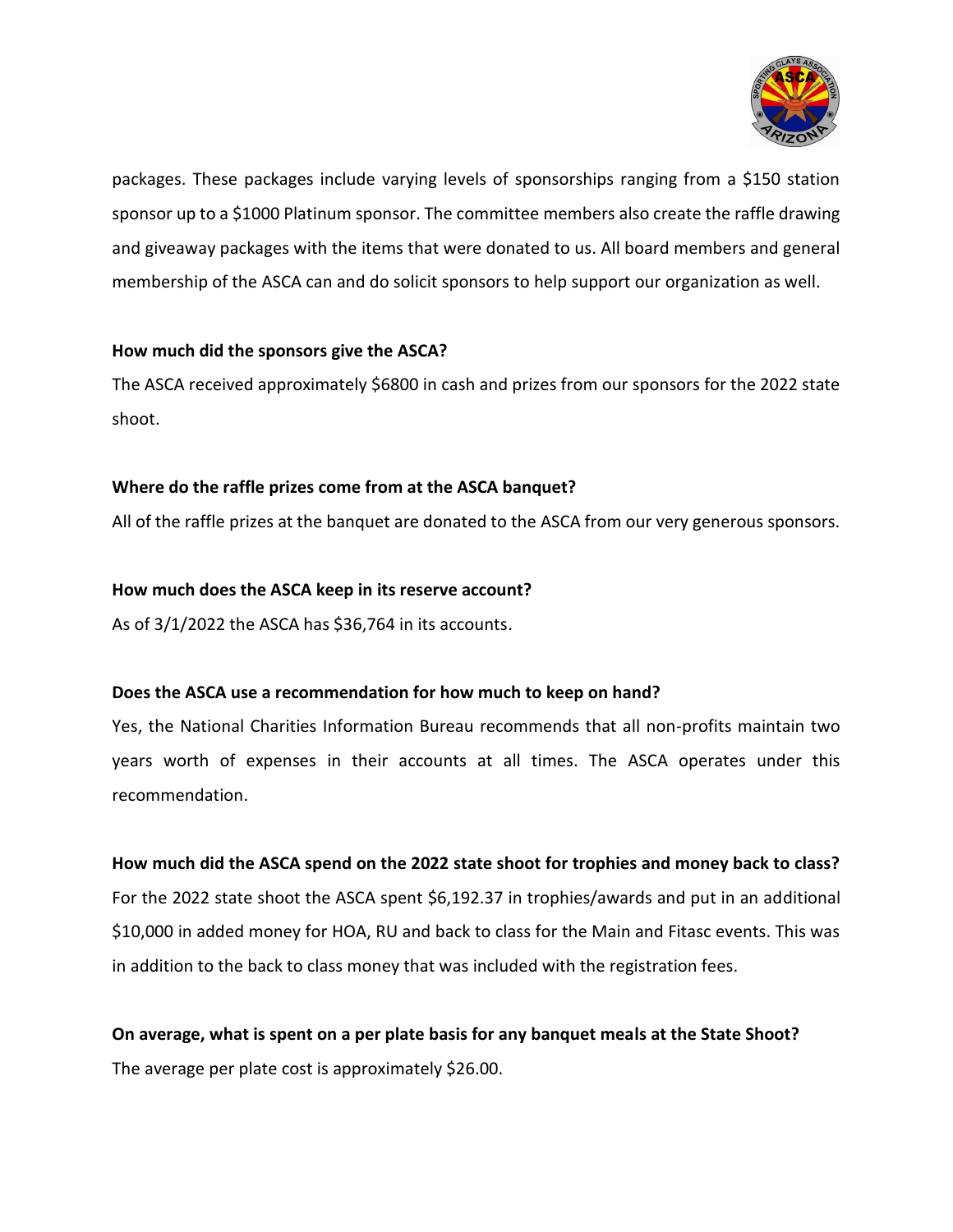

#### **Define the difference between a "range" and a "club"**.

A range is a facility and a club is an entity that operates at a range. A range can be a club but not all clubs are ranges. An example of this would be Ben Avery Clay Target Center. Ben Avery is a range but not a club. It has clubs that operate within that range to host events. All clubs have an assigned club number from the NSCA in order to hold registered events at the ranges.

#### **How does the state shoot rotate?**

Any member club can bid to hold a state shoot given that they meet the requirements stated on page 5 of our bylaws. Currently there are only two ranges that can support a shoot of this magnitude (Ben Avery Clay Target Center and Coyote Springs Sporting Clays). Following a legacy agreement and voted in on May 9th of 2015 by the former BOD, Ben Avery Clay Target Center will host the State Shoots on "even" years and Coyote Springs Sporting Clays will host the State Shoots on "odd" years.

# **Why was the ASCA state shoot held at Coyote Springs in Tucson for 3 years in a row (2017,2018, 2019)?**

The 2017 state shoot was held at Coyote Springs in Tucson. Ben Avery in Phoenix was in rotation for the 2018 State Shoot but they chose to forgo their annual rotation. In accordance with our bylaws ("A rotation of host clubs or ranges shall be in effect whereby each host club or range alternates first right to bid in an annual sequence. In the event a host club or range elects to nobid or forgo their Annual State Tournament rotation, the next host club or range in the rotation will serve as first alternate. The host club or range position of rotation shall remain in effect even if the host club or range held the previous Annual State Tournament through alternate means.") Coyote Springs was the first alternate and chose to hold the tournament in 2018 so that the ASCA members had a state shoot that year. Remaining in rotation in accordance with our bylaws, Coyote Springs held the tournament in 2019 although they held the tournament through alternate means the prior year.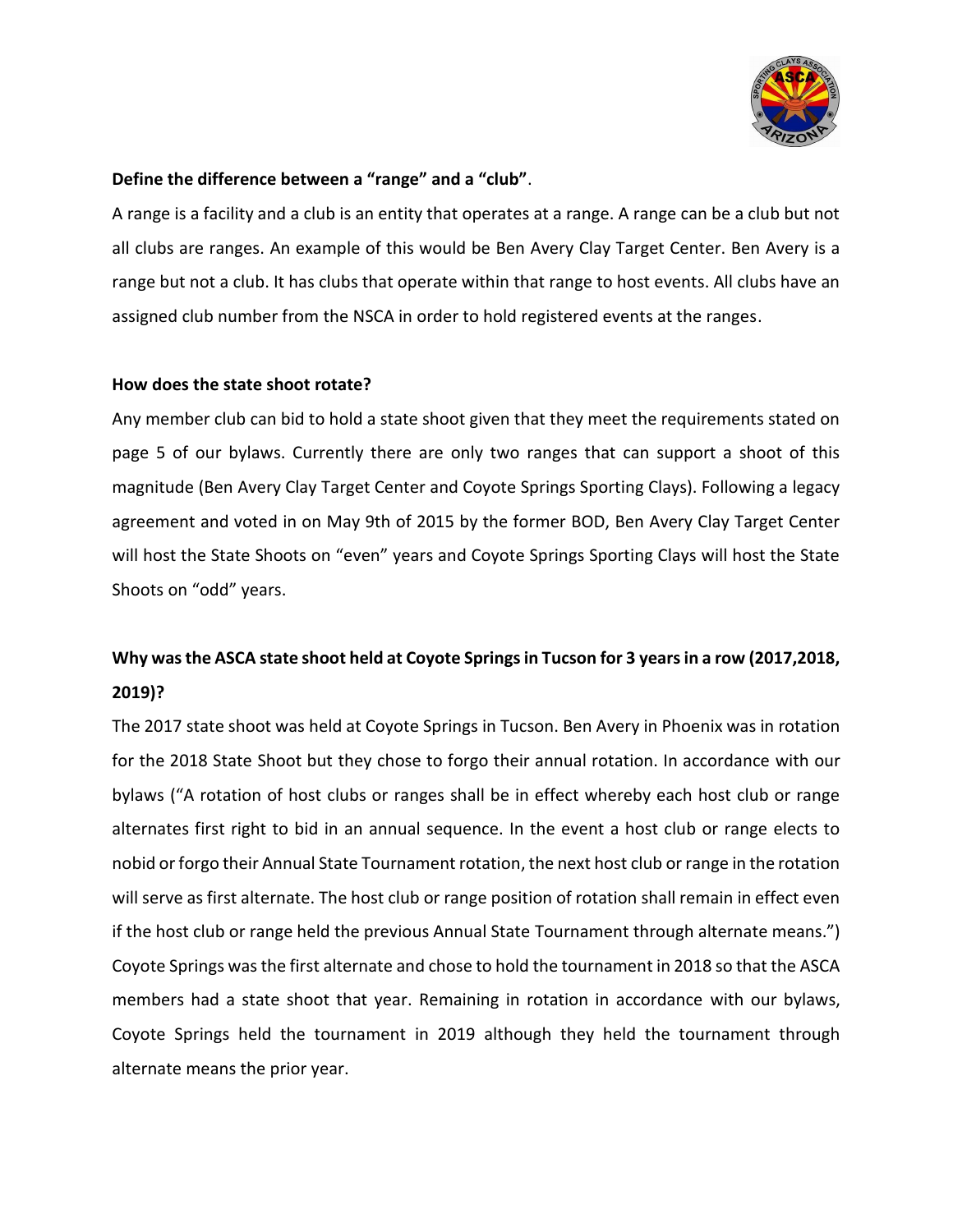

#### **Can any ASCA member club or concessioner bid for a state shoot?**

Yes, if the guidelines identified within the bylaws are followed. "Any member range or club in good standing in the State of Arizona that has ten or more sporting clays stations, has been registered with the NSCA for at least one year prior to the Annual State Meeting, had two or more registered tournaments, and desires to be added to the annual rotation, may submit its proposal to the ASCA Board of Directors for consideration. To be added, a host range or club must clearly identify its ability to promote sporting clays to the members of the ASCA and advance the purposes and values of the ASCA and NSCA."

#### **How are trophies chosen for the ASCA state tournament?**

An awards committee is established and comprised of BOD members. The members of that committee decide on the awards for that year's state shoot. The committee presents their awards package to the entire BOD for approval.

#### **Is there an agreement for a club or concessioner to sign before conducting a state shoot?**

Yes, the clubs present a proposal to the BOD. The BOD reviews and votes on the club's proposals to determine which club will be awarded the shoot. When a club is awarded the shoot they will sign the proposal presented to the BOD.

#### **What criteria does the ASCA consider critical for awarding a state shoot?**

The criteria for awarding the state shoot is defined in the associations bylaws. The BOD also considers attention to all details including but not limited to facility, proposed events, registration, trappers/pullers, support staff, club experience and determination/motivation as well as how much money per event will be given back to the ASCA so that the ASCA can give back to its members. The state shoot is the "members" shoot and the BOD wants to ensure that we present the best possible shoot and value to our members that we can, given the resources available.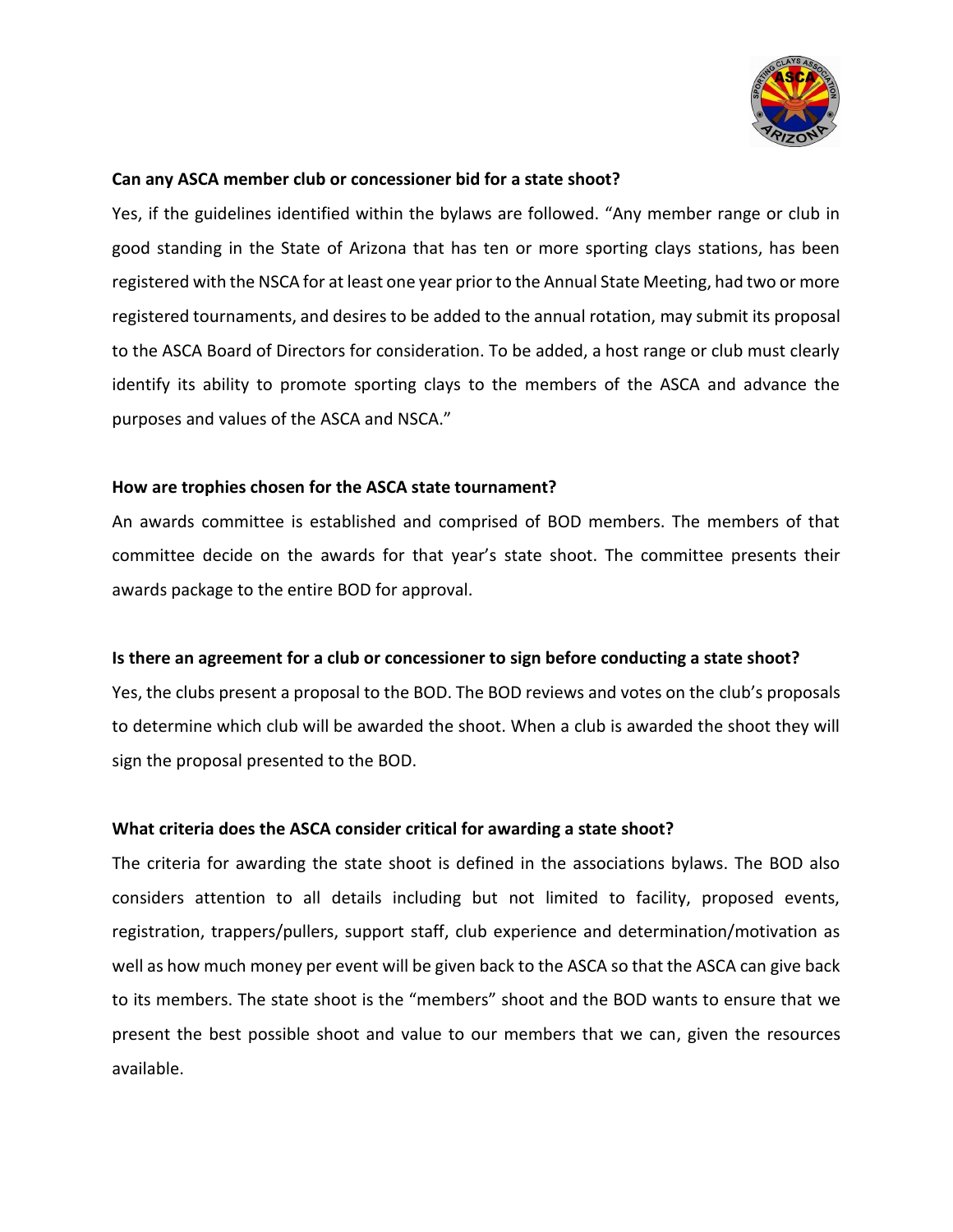

#### **Does the ASCA contribute to any other shooting events?**

Yes, the ASCA does help support SCTP and other charitable sporting clays events upon request. This support is usually through some form of sponsorship for the events. The ASCA has also added money to certain events, in order to entice more shooters to participate and aid in the promotion and growth of those events. Any sponsorship requests must be presented to the BOD and the BOD will review and vote on whether to grant the requests.

#### **Why does the ASCA award non ASCA out of state members prizes?**

The ASCA awards out of state members prizes because typically there are more out of state competitors at our events than Arizona residents. This is especially true for our larger events which bring us the majority of our annual target fees. Fees that we would not have if they did not travel to our state. This year's state shoot had 236 participants. 96 of them were Arizona residents. The other 140 participants came from 21 other states and 2 Canadian Provinces. We are very fortunate to have the support from our out of state friends and we in turn show our appreciation to them by including them in the prize pools.

#### **Can anyone attend a board meeting?**

Yes, all board meetings are open to the general ASCA membership unless a special Executive session has been called.

#### **Can anyone speak at a board meeting?**

Yes, if the guidelines defined in our bylaws are precisely followed. "Any member in good standing shall have the privilege of discussing or speaking on any subject at any annual or special meetings of the ASCA, provided they notify the Secretary-Treasurer of their request, identifying their name and the topic which they wish to address, at least seventy-two hours prior to an annual or special meeting for proper inclusion on the agenda of the meeting."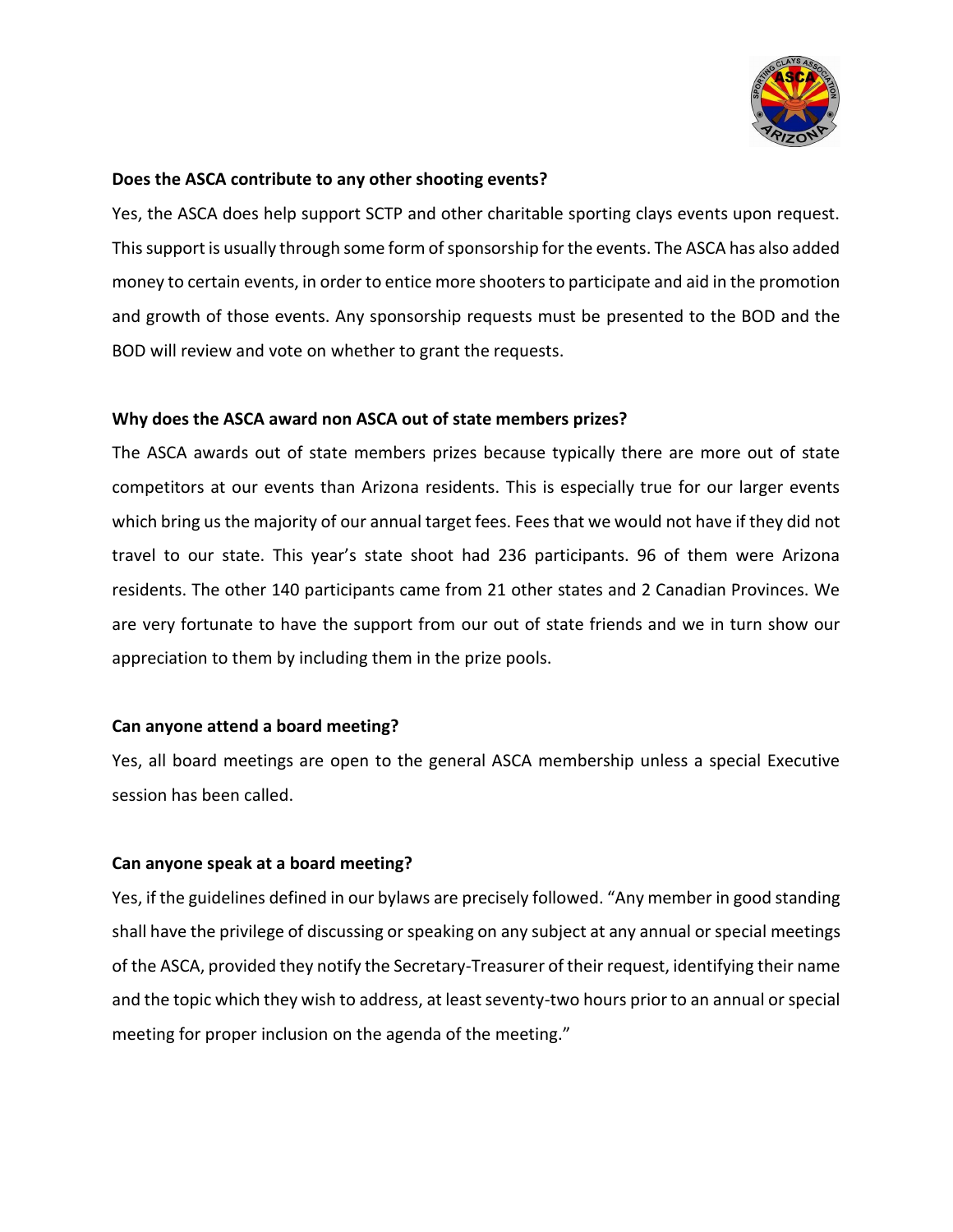

**Why would an ASCA member have to notify the board ahead of time about his/her question?** So that the board can accurately and promptly answer the question and have all supporting documentation available at the meeting that pertains to the questions and answers.

#### **How does an ASCA member join the board?**

In compliance with our bylaws the Executive positions (President, Vice President, Secretary/Treasurer and the 3 Directors at Large) are up for reelection every two years. 90 days prior to the annual members meeting held at that years State Shoot, the general membership will be notified that an election will take place. If a member in good standing is interested in running for a position, he/she would have to send in a short bio no later than 45 days prior to the annual members meeting to get on the ballot. 30 days prior to the annual members meeting a ballot will be sent out to the entire membership for voting. The results will be collected, tabulated, and read at the meeting by an appointed election official.

#### **Does the ASCA board pick shoot dates?**

No, the individual ranges (and clubs working with that range) choose their shoots and dates. The ASCA only mediates those dates to ensure that there are no conflicting dates between two or more ranges. The ASCA will not allow two different ranges/clubs to hold registered events on the same day or weekend unless it is mutually accepted by both ranges/clubs involved. The ranges/clubs then submit their shoot dates to the Secretary/Treasurer so that he can submit a shoot request to the NSCA and obtain a shoot number for the event. The order of priority for shoot dates is clearly stated on page 6 of our bylaws.

#### **Can an ASCA member get access to board minutes?**

Yes, once the board approves the previous meetings minutes, they will be posted on the ASCA website. [www.azsportingclays.com.](http://www.azsportingclays.com/)